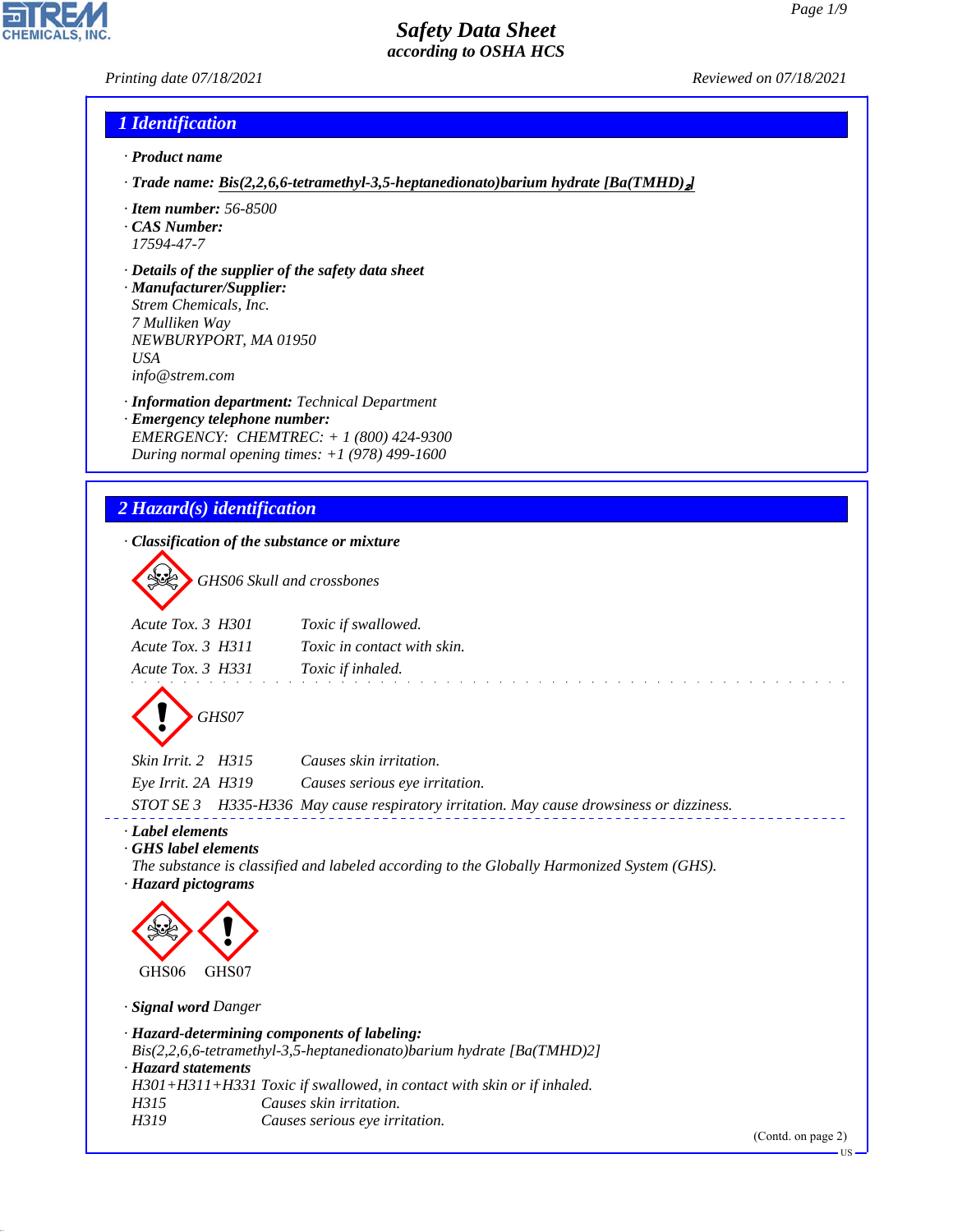44.1.1

*Printing date 07/18/2021 Reviewed on 07/18/2021*

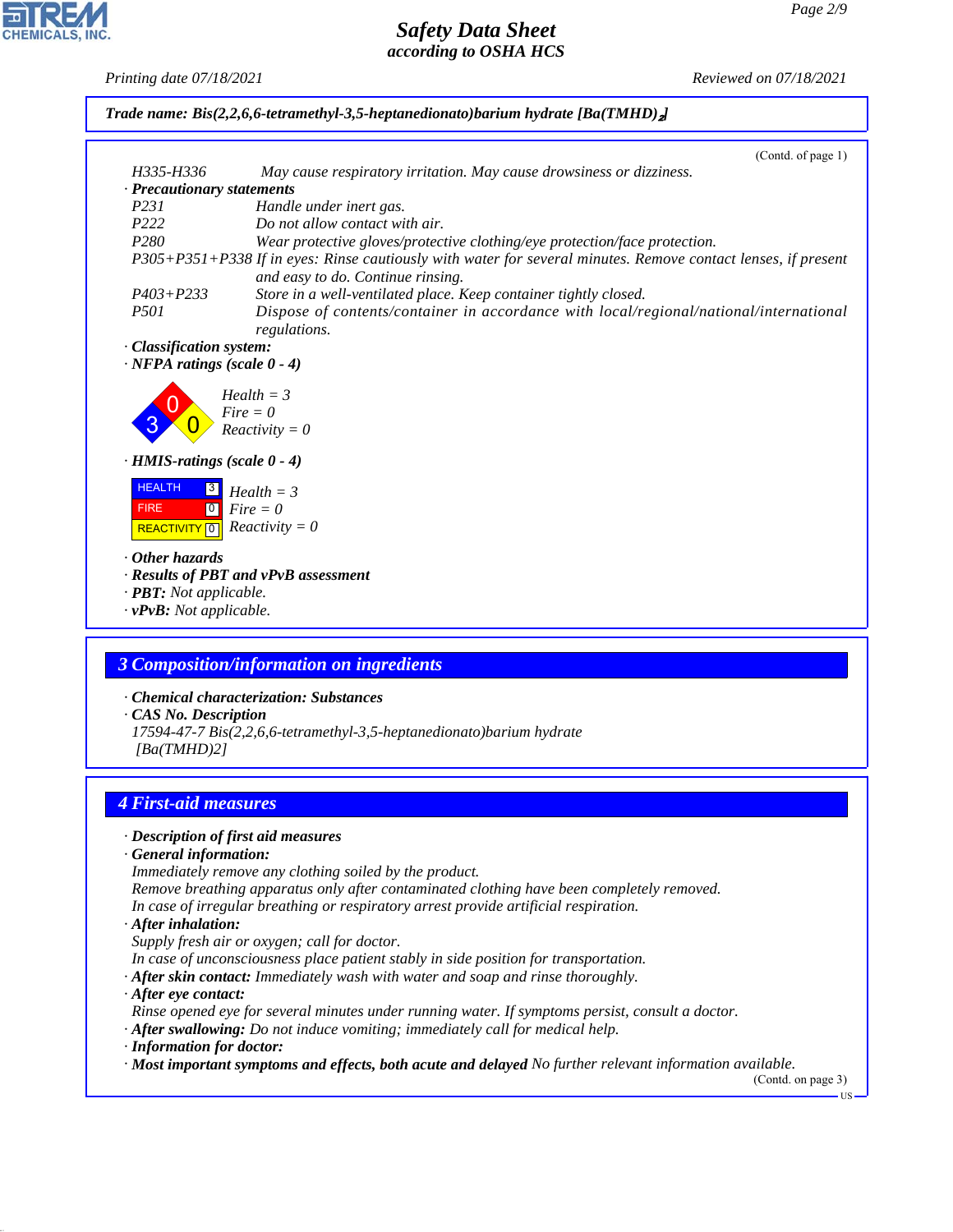*Printing date 07/18/2021 Reviewed on 07/18/2021*

*Trade name: Bis(2,2,6,6-tetramethyl-3,5-heptanedionato)barium hydrate [Ba(TMHD)*₂*]*

*· Indication of any immediate medical attention and special treatment needed No further relevant information available.*

#### *5 Fire-fighting measures*

- *· Extinguishing media*
- *· Suitable extinguishing agents: Use fire fighting measures that suit the environment.*
- *· Special hazards arising from the substance or mixture No further relevant information available.*
- *· Advice for firefighters*
- *· Protective equipment: Mouth respiratory protective device.*

#### *6 Accidental release measures*

*· Personal precautions, protective equipment and emergency procedures Not required.*

*· Environmental precautions:*

*Do not allow product to reach sewage system or any water course.*

- *Inform respective authorities in case of seepage into water course or sewage system.*
- *· Methods and material for containment and cleaning up:*

*Dispose contaminated material as waste according to item 13.*

- *Ensure adequate ventilation.*
- *· Reference to other sections*
- *See Section 7 for information on safe handling.*
- *See Section 8 for information on personal protection equipment.*
- *See Section 13 for disposal information.*
- *· Protective Action Criteria for Chemicals*

*· PAC-1:*

*Substance is not listed.*

*· PAC-2:*

*Substance is not listed.*

*· PAC-3:*

*Substance is not listed.*

#### *7 Handling and storage*

*· Handling:*

*· Precautions for safe handling*

*Thorough dedusting.*

*Ensure good ventilation/exhaustion at the workplace.*

*Open and handle receptacle with care.*

*· Information about protection against explosions and fires: Keep respiratory protective device available.*

*· Conditions for safe storage, including any incompatibilities*

*· Storage:*

44.1.1

- *· Requirements to be met by storerooms and receptacles: No special requirements.*
- *· Information about storage in one common storage facility: Not required.*
- *· Further information about storage conditions:*

*Keep receptacle tightly sealed.*

*Store in cool, dry conditions in well sealed receptacles.*

(Contd. on page 4)



(Contd. of page 2)

US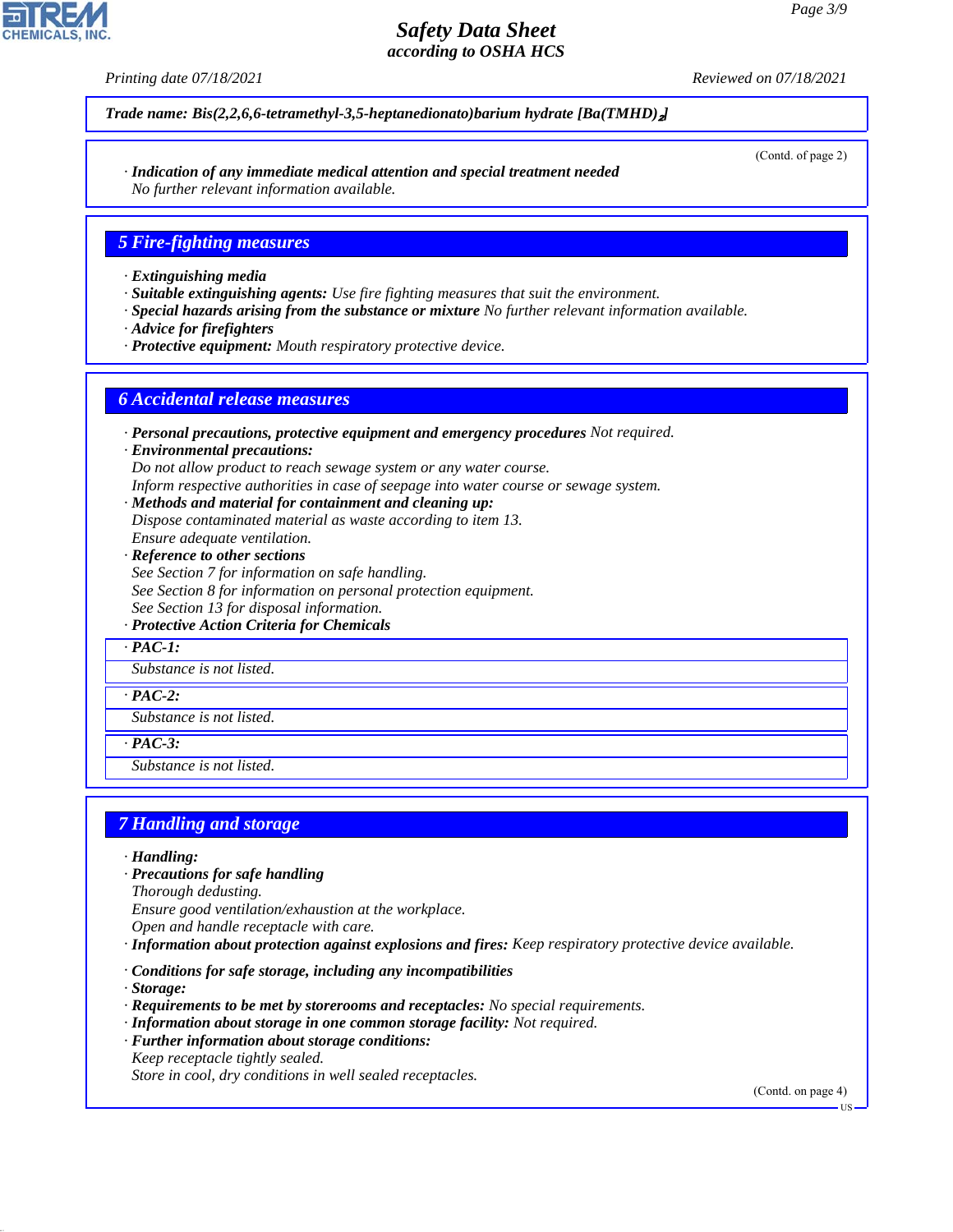*Printing date 07/18/2021 Reviewed on 07/18/2021*

*Trade name: Bis(2,2,6,6-tetramethyl-3,5-heptanedionato)barium hydrate [Ba(TMHD)*₂*]*

(Contd. of page 3)

US

*· Specific end use(s) No further relevant information available.*

*8 Exposure controls/personal protection*

*· Additional information about design of technical systems: No further data; see item 7.*

- *· Control parameters*
- *· Components with limit values that require monitoring at the workplace: Not required.*
- *· Additional information: The lists that were valid during the creation were used as basis.*
- *· Exposure controls*
- *· Personal protective equipment:*
- *· General protective and hygienic measures: Keep away from foodstuffs, beverages and feed. Immediately remove all soiled and contaminated clothing. Wash hands before breaks and at the end of work. Store protective clothing separately. Avoid contact with the eyes and skin.*
- *· Breathing equipment: A NIOSH approved respirator in accordance with 29 CFR 1910.134.*
- *· Protection of hands:*



\_S*Protective gloves*

*The glove material has to be impermeable and resistant to the product/ the substance/ the preparation. Due to missing tests no recommendation to the glove material can be given for the product/ the preparation/ the chemical mixture.*

*Selection of the glove material on consideration of the penetration times, rates of diffusion and the degradation · Material of gloves*

*The selection of the suitable gloves does not only depend on the material, but also on further marks of quality and varies from manufacturer to manufacturer.*

*· Penetration time of glove material*

*The exact break through time has to be found out by the manufacturer of the protective gloves and has to be observed.*

*· Eye protection:*



44.1.1

\_R*Tightly sealed goggles*

# *9 Physical and chemical properties*

| $\cdot$ Information on basic physical and chemical properties<br><b>General Information</b><br>$\cdot$ Appearance: |                               |                   |
|--------------------------------------------------------------------------------------------------------------------|-------------------------------|-------------------|
| Form:                                                                                                              | Powder                        |                   |
| Color:                                                                                                             | White                         |                   |
| $\cdot$ Odor:                                                                                                      | <i><u><b>Odorless</b></u></i> |                   |
| · Odor threshold:                                                                                                  | Not determined.               |                   |
| $\cdot$ pH-value:                                                                                                  | Not applicable.               |                   |
|                                                                                                                    |                               | (Cond. on page 5) |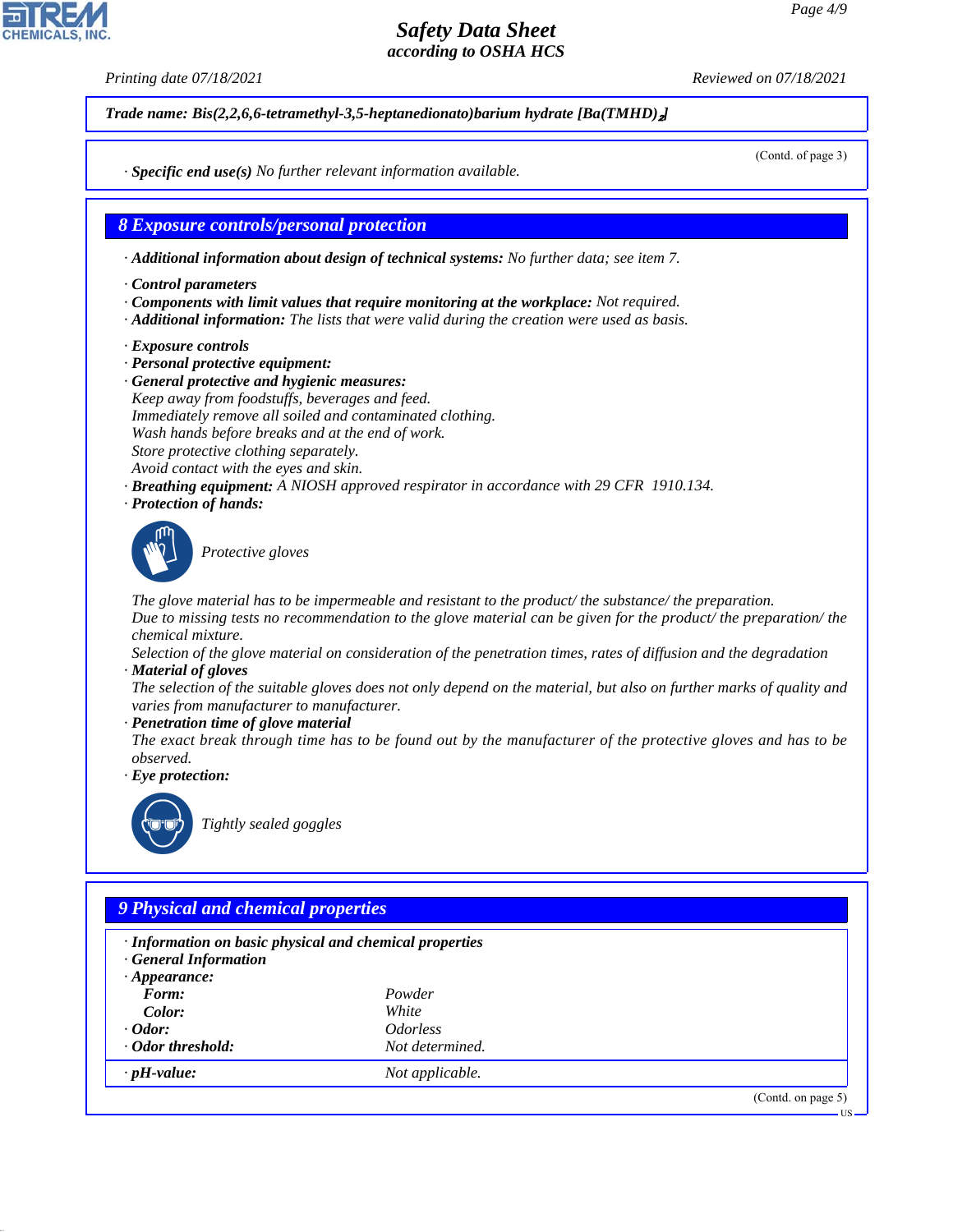*Printing date 07/18/2021 Reviewed on 07/18/2021*

#### *Trade name: Bis(2,2,6,6-tetramethyl-3,5-heptanedionato)barium hydrate [Ba(TMHD)*₂*]*

|                                                            |                                               | (Contd. of page 4) |
|------------------------------------------------------------|-----------------------------------------------|--------------------|
| Change in condition<br>Melting point/Melting range:        | 195-200 °C (383-392 °F)                       |                    |
| <b>Boiling point/Boiling range:</b>                        | 285 °C (545 °F)                               |                    |
| · Flash point:                                             | Not applicable.                               |                    |
| · Flammability (solid, gaseous):                           | Not determined.                               |                    |
| · Ignition temperature:                                    |                                               |                    |
| <b>Decomposition temperature:</b>                          | Not determined.                               |                    |
| · Auto igniting:                                           | Not determined.                               |                    |
| · Danger of explosion:                                     | Product does not present an explosion hazard. |                    |
| · Explosion limits:                                        |                                               |                    |
| Lower:                                                     | Not determined.                               |                    |
| <b>Upper:</b>                                              | Not determined.                               |                    |
| · Vapor pressure:                                          | 225 hPa (169 mm Hg)                           |                    |
| $\cdot$ Density:                                           | Not determined.                               |                    |
| · Relative density                                         | Not determined.                               |                    |
| · Vapor density                                            | Not applicable.                               |                    |
| $\cdot$ Evaporation rate                                   | Not applicable.                               |                    |
| · Solubility in / Miscibility with                         |                                               |                    |
| Water:                                                     | Insoluble.                                    |                    |
| · Partition coefficient (n-octanol/water): Not determined. |                                               |                    |
| · Viscosity:                                               |                                               |                    |
| Dynamic:                                                   | Not applicable.                               |                    |
| Kinematic:                                                 | Not applicable.                               |                    |
| · Solvent content:                                         |                                               |                    |
| <b>Organic solvents:</b>                                   | $0.0\%$                                       |                    |
| <b>VOC</b> content:                                        | 0.0 g/l / 0.00 lb/gl                          |                    |
| <b>Solids content:</b>                                     | 100.0%                                        |                    |
| $·$ Other information                                      | No further relevant information available.    |                    |

# *10 Stability and reactivity*

*· Reactivity No further relevant information available.*

*· Chemical stability*

44.1.1

- *· Thermal decomposition / conditions to be avoided: No decomposition if used according to specifications.*
- *· Possibility of hazardous reactions No dangerous reactions known.*
- *· Conditions to avoid No further relevant information available.*
- *· Incompatible materials: No further relevant information available.*
- *· Hazardous decomposition products: No dangerous decomposition products known.*

(Contd. on page 6)

US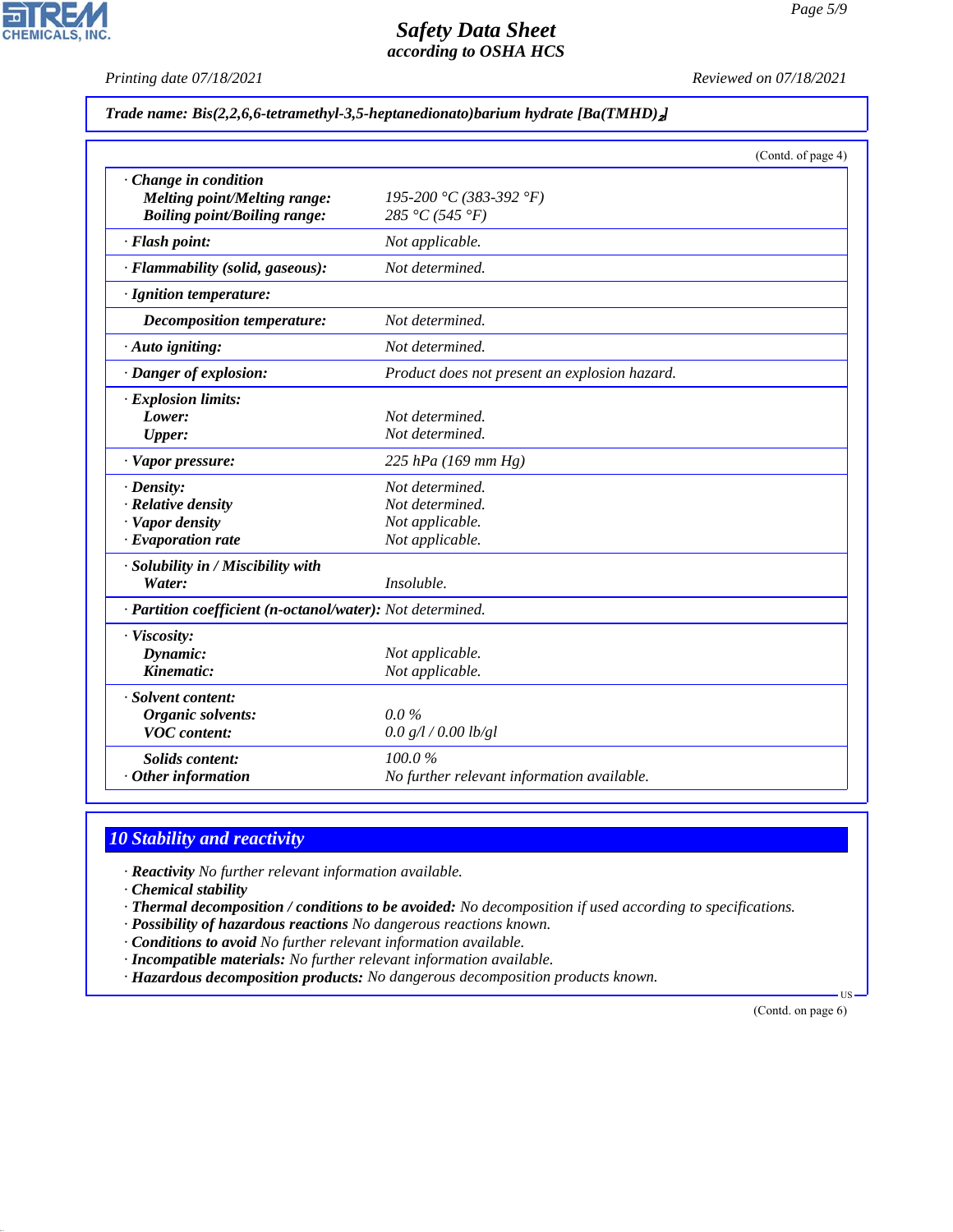*Printing date 07/18/2021 Reviewed on 07/18/2021*

#### *Trade name: Bis(2,2,6,6-tetramethyl-3,5-heptanedionato)barium hydrate [Ba(TMHD)*₂*]*

(Contd. of page 5)

#### *11 Toxicological information*

- *· Information on toxicological effects*
- *· Acute toxicity:*
- *· Primary irritant effect:*
- *· on the skin: Irritant to skin and mucous membranes.*
- *· on the eye: Irritating effect.*
- *· Sensitization: No sensitizing effects known.*
- *· Additional toxicological information:*
- *· Carcinogenic categories*

*· IARC (International Agency for Research on Cancer)*

*Substance is not listed.*

*· NTP (National Toxicology Program)*

*Substance is not listed.*

*· OSHA-Ca (Occupational Safety & Health Administration)*

*Substance is not listed.*

#### *12 Ecological information*

*· Toxicity*

- *· Aquatic toxicity: No further relevant information available.*
- *· Persistence and degradability No further relevant information available.*
- *· Behavior in environmental systems:*
- *· Bioaccumulative potential No further relevant information available.*
- *· Mobility in soil No further relevant information available.*
- *· Additional ecological information:*
- *· General notes: Not known to be hazardous to water.*
- *· Results of PBT and vPvB assessment*
- *· PBT: Not applicable.*
- *· vPvB: Not applicable.*
- *· Other adverse effects No further relevant information available.*

#### *13 Disposal considerations*

*· Waste treatment methods*

*· Recommendation:*

44.1.1

*Must not be disposed of together with household garbage. Do not allow product to reach sewage system.*

*· Uncleaned packagings:*

*· Recommendation: Disposal must be made according to official regulations.*

| · UN-Number                     |                          |  |
|---------------------------------|--------------------------|--|
| · DOT, IMDG, IATA               | <i>UN1564</i>            |  |
| $\cdot$ UN proper shipping name |                          |  |
| $\cdot$ DOT                     | Barium compounds, n.o.s. |  |

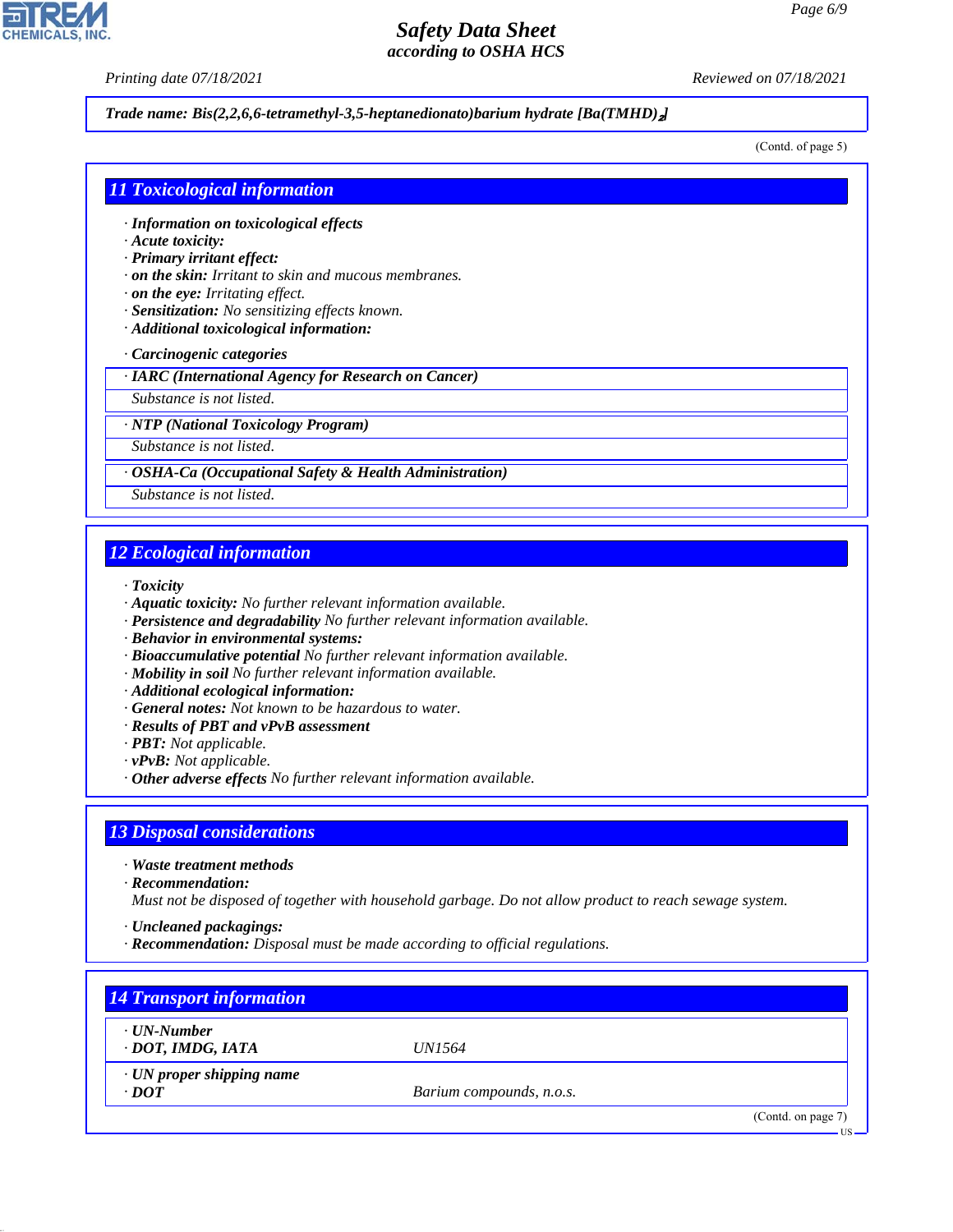*Printing date 07/18/2021 Reviewed on 07/18/2021*

|  |  |  | Trade name: Bis(2,2,6,6-tetramethyl-3,5-heptanedionato)barium hydrate [Ba(TMHD) <sub>2</sub> ] |  |  |
|--|--|--|------------------------------------------------------------------------------------------------|--|--|
|--|--|--|------------------------------------------------------------------------------------------------|--|--|

|                                                                                     | (Contd. of page 6)                                                                                                      |
|-------------------------------------------------------------------------------------|-------------------------------------------------------------------------------------------------------------------------|
| · IMDG, IATA                                                                        | BARIUM COMPOUND, N.O.S.                                                                                                 |
| · Transport hazard class(es)                                                        |                                                                                                                         |
| $\cdot$ <i>DOT</i>                                                                  |                                                                                                                         |
| SSSS)<br>TOXIC                                                                      |                                                                                                                         |
| · Class<br>$\cdot$ <i>Label</i>                                                     | 6.1 Toxic substances<br>6.1                                                                                             |
| $\cdot$ IMDG                                                                        |                                                                                                                         |
|                                                                                     |                                                                                                                         |
| · Class                                                                             | 6                                                                                                                       |
| $-Label$<br>$\cdot$ IATA                                                            | 6.1                                                                                                                     |
|                                                                                     |                                                                                                                         |
| · Class                                                                             | 6.1 Toxic substances                                                                                                    |
| $\cdot$ Label                                                                       | 6.1                                                                                                                     |
| · Packing group<br>· DOT, IMDG, IATA                                                | $I\!I\!I$                                                                                                               |
| · Environmental hazards:<br>· Marine pollutant:                                     | N <sub>o</sub>                                                                                                          |
| · Special precautions for user                                                      | Not applicable.                                                                                                         |
| · EMS Number:                                                                       | $F-A, S-A$                                                                                                              |
| · Stowage Category                                                                  | $\boldsymbol{A}$                                                                                                        |
| · Transport in bulk according to Annex II of<br>MARPOL73/78 and the IBC Code        | Not applicable.                                                                                                         |
| · Transport/Additional information:                                                 |                                                                                                                         |
| $\cdot$ <i>DOT</i>                                                                  |                                                                                                                         |
| $\cdot$ Quantity limitations                                                        | On passenger aircraft/rail: 100 kg                                                                                      |
|                                                                                     | On cargo aircraft only: 200 kg                                                                                          |
| $\cdot$ IMDG<br>$\cdot$ Limited quantities (LQ)<br>$\cdot$ Excepted quantities (EQ) | $5kg$<br>Code: E1<br>Maximum net quantity per inner packaging: 30 g<br>Maximum net quantity per outer packaging: 1000 g |
| · UN "Model Regulation":                                                            | UN 1564 BARIUM COMPOUNDS, N.O.S., 6.1, III                                                                              |

(Contd. on page 8)



44.1.1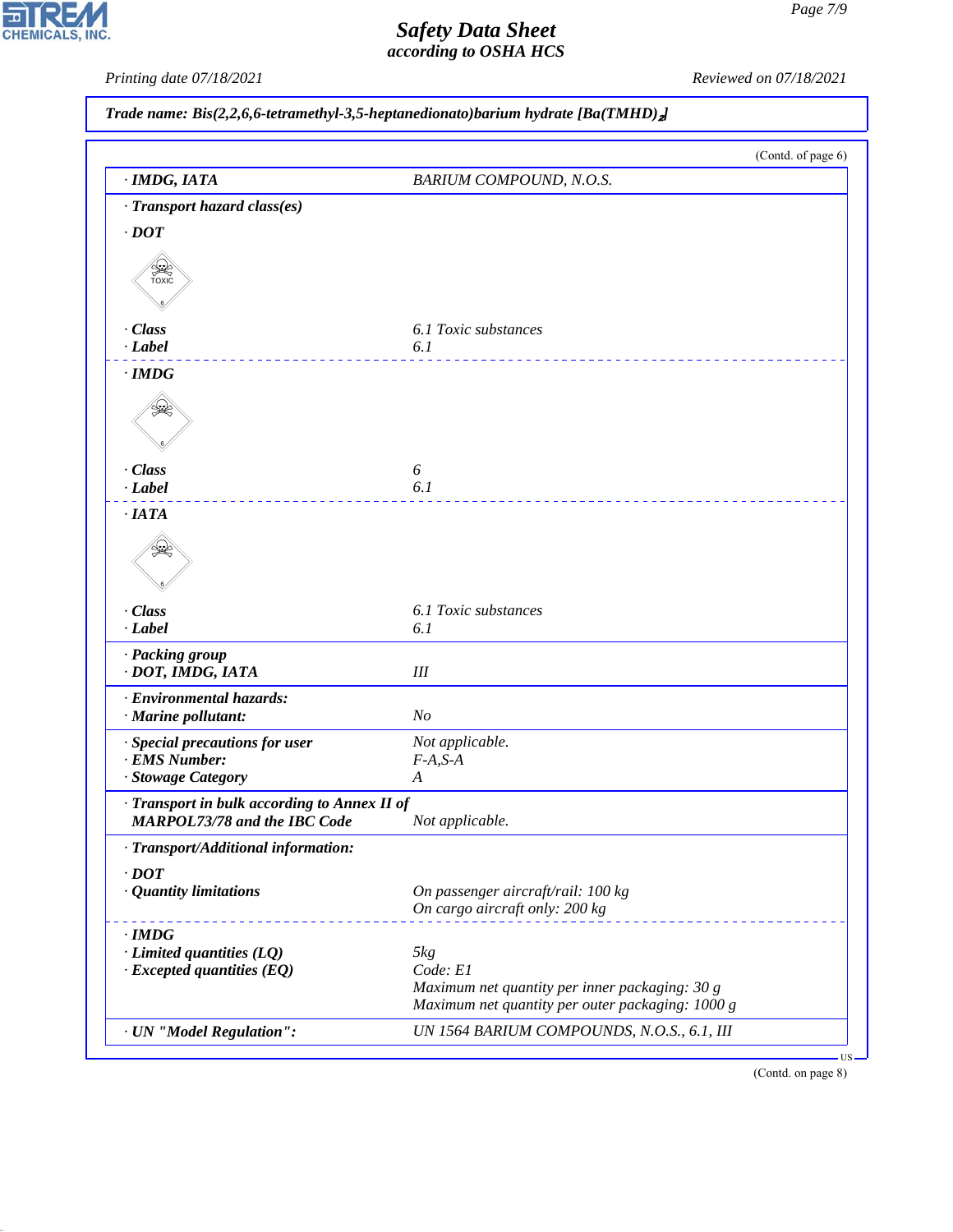**CHEMICALS, INC** 

*Printing date 07/18/2021 Reviewed on 07/18/2021*

*Trade name: Bis(2,2,6,6-tetramethyl-3,5-heptanedionato)barium hydrate [Ba(TMHD)*₂*]*

(Contd. of page 7)

|  |  | <mark>15 Regulatory information</mark> |
|--|--|----------------------------------------|
|  |  |                                        |
|  |  |                                        |

*· Safety, health and environmental regulations/legislation specific for the substance or mixture · Sara*

*· Section 355 (extremely hazardous substances):*

*Substance is not listed.*

*· Section 313 (Specific toxic chemical listings):*

*Substance is not listed.*

*· TSCA (Toxic Substances Control Act):*

*Substance is not listed.*

*· Proposition 65*

*· Chemicals known to cause cancer:*

*Substance is not listed.*

*· Chemicals known to cause reproductive toxicity for females:*

*Substance is not listed.*

*· Chemicals known to cause reproductive toxicity for males:*

*Substance is not listed.*

*· Chemicals known to cause developmental toxicity:*

*Substance is not listed.*

*· Carcinogenic categories*

*· EPA (Environmental Protection Agency)*

*Substance is not listed.*

*· TLV (Threshold Limit Value established by ACGIH)*

*Substance is not listed. · NIOSH-Ca (National Institute for Occupational Safety and Health)*

*Substance is not listed.*

*· GHS label elements*

*The substance is classified and labeled according to the Globally Harmonized System (GHS). · Hazard pictograms*



*· Signal word Danger*

44.1.1

|                                  | · Hazard-determining components of labeling:                             |
|----------------------------------|--------------------------------------------------------------------------|
|                                  | $Bis(2,2,6,6-tetramethyl-3,5-heptanedionato) barium hydrate [Ba(TMHD)2]$ |
| · Hazard statements              |                                                                          |
|                                  | $H301+H311+H331$ Toxic if swallowed, in contact with skin or if inhaled. |
| H315                             | Causes skin irritation.                                                  |
| H319                             | Causes serious eye irritation.                                           |
| H335-H336                        | May cause respiratory irritation. May cause drowsiness or dizziness.     |
| $\cdot$ Precautionary statements |                                                                          |
| P <sub>231</sub>                 | Handle under inert gas.                                                  |
| P <sub>222</sub>                 | Do not allow contact with air.                                           |